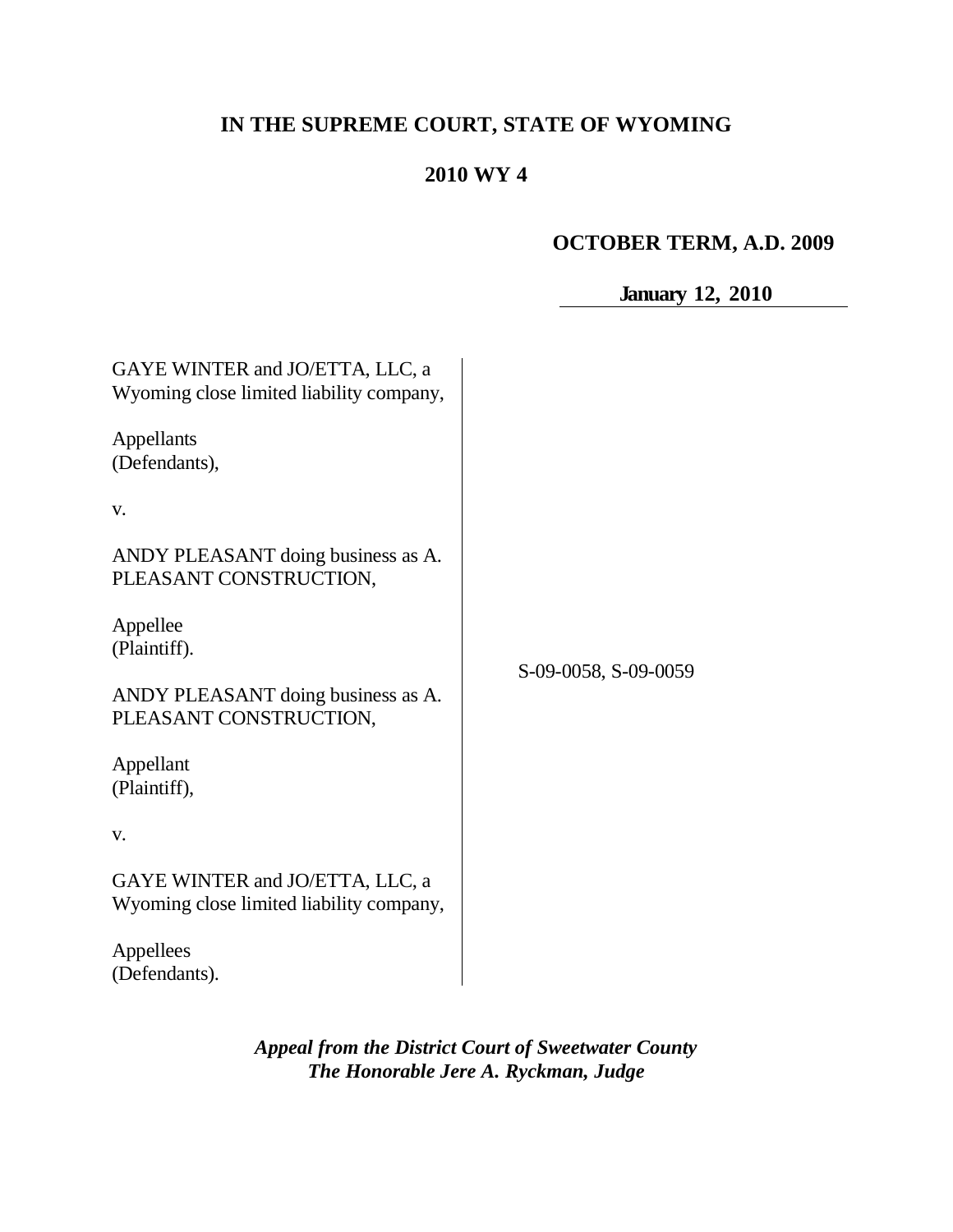*Representing Gaye Winter and Jo/Etta, LLC, a Wyoming close limited liability company:*

V. Anthony Vehar of Vehar Law Offices, P.C., Evanston of Wyoming.

## *Representing Andy Pleasant doing business as A. Pleasant Construction:*

Patrick J. Crank and Matthew D. Obrecht of Speight, McCue & Crank, P.C., Cheyenne, Wyoming. Argument by Mr. Crank.

*Before VOIGT, C.J., and GOLDEN, HILL, KITE, and BURKE, JJ.*

**NOTICE: This opinion is subject to formal revision before publication in Pacific Reporter Third. Readers are requested to notify the Clerk of the Supreme Court, Supreme Court Building, Cheyenne, Wyoming 82002, of any typographical or other formal errors so that correction may be made before final publication in the permanent volume.**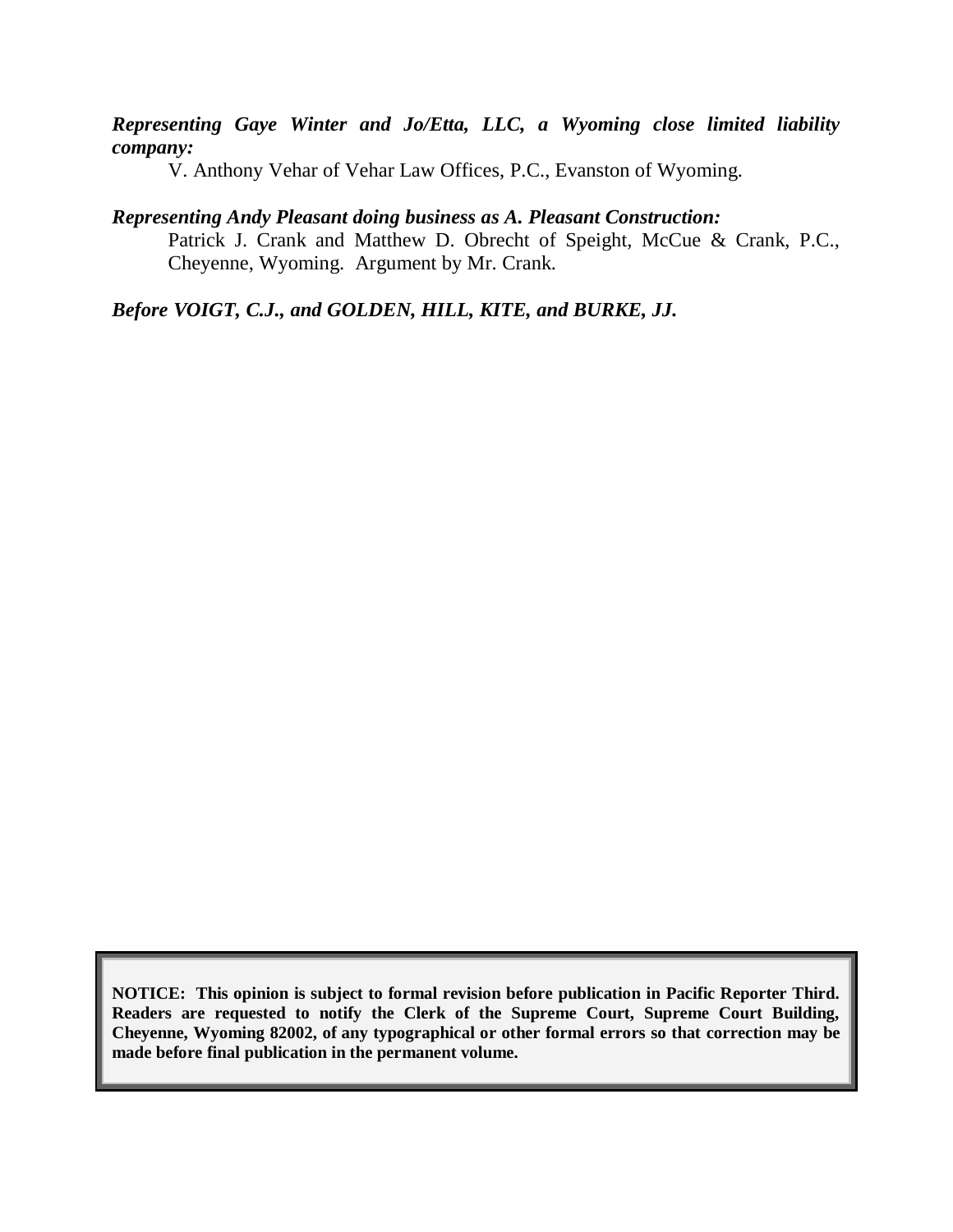## **VOIGT, Chief Justice.**

[¶1] These combined appeals arise from a judgment relating to a construction contract (Contract). In S-09-0058, Don Winter, Gaye Winter, and Jo/Etta, LLC (Winter) appeal from the district court's ruling that a materialman's lien (Amended Lien Statement) filed against their property, was valid. In S-09-0059 Andy Pleasant, doing business as A. Pleasant Construction (Pleasant Construction), appeals the district court's holding that Winter did not breach the Contract, the district court's interpretation of the Contract, and the district court"s damages award. Finding that the district court committed an error of law in finding that the Amended Lien Statement was valid, we will reverse that portion of the judgment. Finding no error with respect to the district court"s breach of contract analysis, contract interpretation, or damages award, we will uphold that portion of the judgment, except we will remand for the limited purposes set forth below.

### **ISSUES**

## **Issue in S-09-0058:**

1. Whether the district court erred in finding that the Amended Lien Statement complied with the requirements of Wyo. Stat. § 29-1-301 (LexisNexis 2009)?

## **Issues in S-09-0059:**

 $\overline{a}$ 

1. Whether the district court erred in finding the word "monthly," as used in the Contract, to be ambiguous?

2. Whether the district court erred in finding that the Project Manual was incorporated into the Contract?

3. Whether the district court"s damages calculation is factually and legally flawed?

# **FACTS**

[¶2] Winter and Pleasant Construction entered into a contract in which Pleasant Construction agreed to construct an office building for Winter (the Winters Professional Building). The Contract provided that Winter was to pay Pleasant Construction "on a Monthly basis" as work was completed. Sometime after a substantial amount of construction had been completed, Winter stopped making payments. In response, Pleasant Construction wrote Winter a letter in which it unilaterally terminated the Contract between the parties and filed an Amended Lien Statement<sup>1</sup> against the property

<sup>&</sup>lt;sup>1</sup> Pleasant Construction filed an original Notice of Intent to file a lien statement pursuant to Wyo. Stat. Ann. § 29-2-107 (LexisNexis 2009), which statute requires notice be given to an owner prior to filing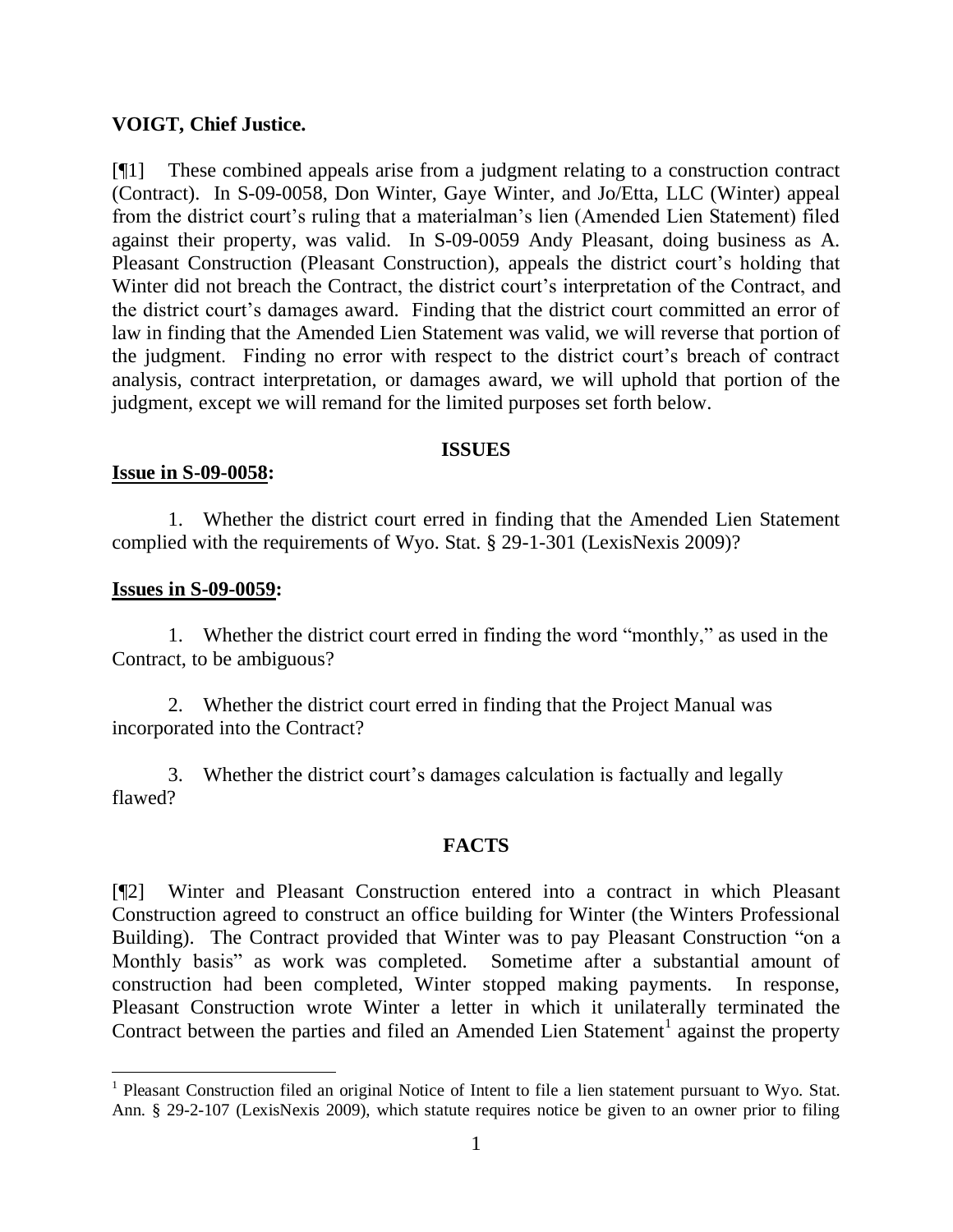pursuant to Wyo. Stat. Ann. § 29-1-301 (LexisNexis 2009).<sup>2</sup> Pleasant Construction then filed a two-count Complaint with the district court. In Count I, Pleasant Construction alleged breach of contract on the part of Winter for failure to make payments, and requested damages. In Count II, Pleasant Construction sought to establish the validity of the Amended Lien Statement and requested that the district court foreclose the lien and order the property sold to cover Pleasant Construction"s damages. Winter counterclaimed for breach of contract for changing the construction plans without authorization, constructing the building in a defective manner, and for wrongfully terminating the contract. The district court upheld the validity of the Amended Lien Statement, found Pleasant Construction in breach of contract, but awarded Pleasant Construction damages for unpaid labor and materials expended on the project and offset that award by several deductions for breaches committed by Pleasant Construction. 3 In S-09-0058, Winter appeals the district court's ruling that the Amended Lien Statement was valid and consequently challenges the district court"s damages award to Pleasant Construction. In S-09-0059, Pleasant Construction appeals the district court's decision that Winter did not breach the contract, the district court's interpretation of the Contract, as well as the amount of the district court's damages award. We will address each of these appeals in turn.

#### **DISCUSSION**

#### **Issue in S-09-0058:**

 $\overline{a}$ 

## *1. Whether the district court erred in finding that the Amended Lien Statement complied with the requirements of Wyo. Stat. Ann. § 29-1-301 (LexisNexis 2009)?*

[¶3] We have repeatedly stated that

[q]uestions of statutory interpretation are matters of law. In interpreting statutes, our task is to give effect to the legislature's intent. We look first to the plain meaning of the

<sup>&</sup>quot;any claim against a building or an improvement for materials furnished stating the amount of any claim and from whom it is due." However, due to errors in the legal description of the property, as well as calculation errors in the original Notice of Intent, Pleasant Construction filed an amendment to that notice to correct the errors. The corrections led to the "Amended Lien Statement." Thus, any reference to a lien statement filed by Pleasant Construction will refer to the Amended Lien Statement.

 $2$  Wyo. Stat. Ann. § 29-1-301 provides the procedure for perfecting a mechanic's lien.

<sup>&</sup>lt;sup>3</sup> The district court upheld the validity of the Amended Lien Statement in an Order in response to Winter filing a Motion to Dismiss, in which Winter sought to dismiss the portions of Pleasant Construction"s case pertaining to the Amended Lien Statement, arguing that it was invalid. The district court"s legal conclusion that the Amended Lien Statement was valid was then referenced throughout the district court"s Findings of Fact, Conclusions of Law, and Order. In S-09-0058, Winter appeals the portions of the district court's Findings of Fact, Conclusions of Law, and Order which relate to its earlier legal conclusion that the Amended Lien Statement is valid.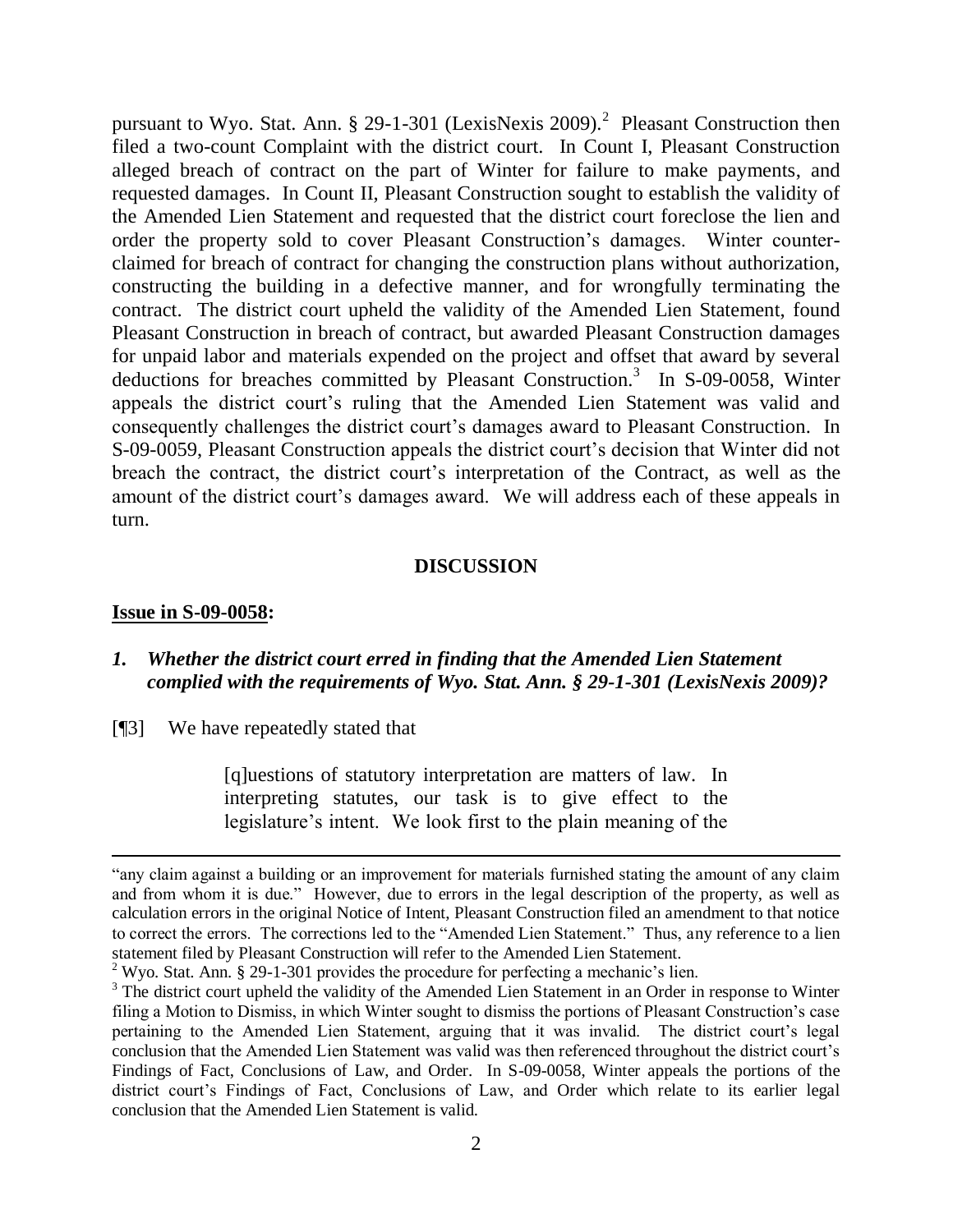language chosen by the legislature and apply that meaning if the language is clear and unambiguous. A statute is clear and unambiguous if its wording is such that reasonable persons are able to agree on its meaning with consistency and predictability. All statutes must be construed in *pari materia*; and in ascertaining the meaning of a given law, all statutes relating to the same subject or having the same general purpose must be considered and construed in harmony. If, however, the wording of a statute is ambiguous or capable of varying interpretations, we employ well-accepted rules of statutory construction.

*Bangs v. Schroth*, 2009 WY 20, ¶ 32, 201 P.3d 442, 456 (Wyo. 2009) (internal quotations and citations omitted). ""Lien statutes create remedies in derogation of common law and must be strictly construed."" *Sheridan Commercial Park, Inc. v. Briggs*, 848 P.2d 811, 815 (Wyo. 1993) (quoting *Burg v. Ruby Drilling Co.*, 783 P.2d 144, 152 (Wyo. 1989)). Accordingly, "in order to perfect a materialman's or mechanic's lien, full compliance with all statutory requirements is necessary." *White v. Diamond Int'l Corp*., 665 P.2d 463, 466 (Wyo. 1983).

[¶4] The statute at issue here, Wyo. Stat. Ann. § 29-1-301(a), provides in pertinent part that, "In order to have a perfected lien pursuant to this title, a lien claimant shall file with the county clerk a lien statement *sworn to* before a notarial officer." (Emphasis added.) The notary block of the Amended Lien Statement reads:

> On this  $11<sup>th</sup>$  day of May, 2006, before me personally appeared Robert T. McCue, to me personally known, who being by me duly sworn, did say that he is the attorney for A. Pleasant Construction and that the above and foregoing AMENDED LIEN STATEMENT was signed on behalf of A. Pleasant Construction by authority of Andy Pleasant.<sup>[4]</sup>

Winter asserts that the Amended Lien Statement is invalid, arguing that it does not meet the requirements of  $\S$  29-1-301(a) because the information contained in the Amended Lien Statement was not "sworn to" as being true and correct. Alternatively, Pleasant Construction argues that the Amended Lien Statement complies with the "sworn to" provision in § 29-1-301(a) because the notary block indicates that the claimant was "duly sworn," and that is all that the statute requires.

 $\overline{\phantom{a}}$ 

<sup>&</sup>lt;sup>4</sup> The notary block also contained the Notary Public's signature, commission expiration date and official seal. The validity of the Amended Lien Statement is not affected by Robert T. McCue signing on behalf of, and as attorney for, A. Pleasant Construction, as we have held that an attorney may create and sign a lien statement on behalf of a client. *Stricker v. Frauendienst*, 669 P.2d 520, 521 (Wyo. 1983).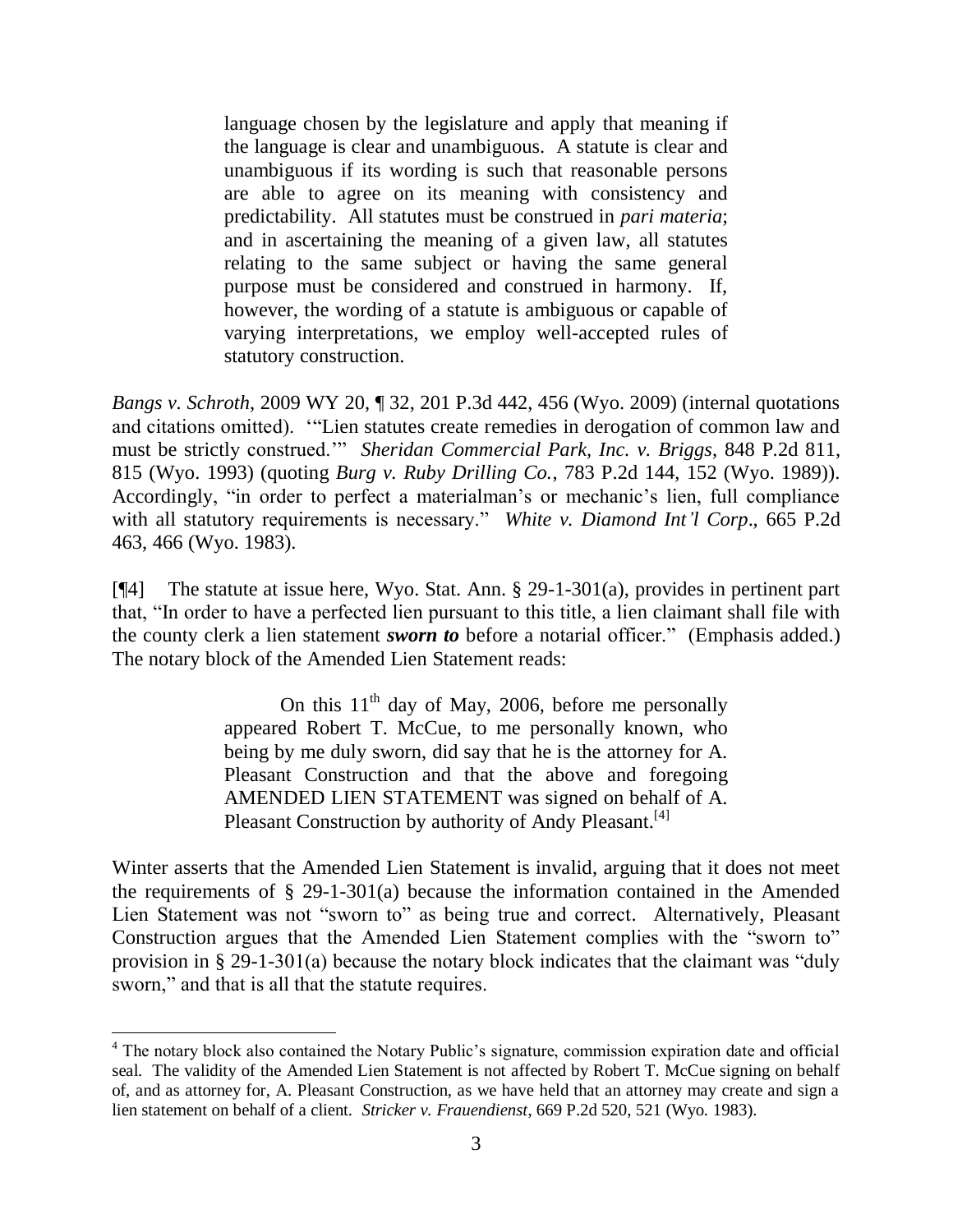## [¶5] When addressing this issue, the district court correctly pointed out

There is no need for the claimant to swear to his own identity – that is the vocation of the notary public. In a perfect world, however, the phrase would specify that the claimant has sworn to the truthfulness of the document or, at a minimum, that the claimant has been "duly sworn upon [h]is oath," as directed by the *Notaries Public Handbook*.

Notwithstanding this observation, the district court concluded that "[a]lthough not ideal, the notary certificate included in the Amended Lien Statement is acceptable. The lien is valid."

[¶6] Although we agree with the district court"s observations, we do not agree with the conclusion that the lien statement is valid. We find that for a lien statement to be valid, the plain language of the phrase "sworn to" in the lien statute requires that the lien affiant swear to the truth and accuracy of the lien statement. We have noted that a statutory ""[i]nterpretation should not produce an absurd result."" *Hede v. Gilstrap*, 2005 WY 24, ¶ 6, 107 P.3d 158, 163 (Wyo. 2005) (quoting *Rodriguez v. Casey*, 2002 WY 111, ¶ 9, 50 P.3d 323, 326 (Wyo. 2002)). Wyo. Stat. Ann. § 32-1-105(b) (LexisNexis 2009) provides that "[a] notary . . . establishes the identity of the person signing the document and attests that the signature on the document was made in his presence." Given the fact that § 32-1-105(b) requires that the notary public determine the identity of the affiant, it would make little sense to conclude that the affiant need only swear to his or her identity. Moreover, swearing to one"s identity does nothing to assure the factual accuracy of the lien statement. Interpreting § 29-1-301(a) in any way except to require that the accuracy and truth of the contents of the lien statement be "sworn to" would lead to an absurd result. $5$ 

[¶7] The Amended Lien Statement here fails to indicate that the affiant, Robert T. McCue, was swearing to the accuracy of the lien statement. Instead, the Amended Lien Statement, merely indicates that he "duly swor[e]" to his identity and/or to his authority as a representative of A. Pleasant Construction. That statement is insufficient to create a

 $\overline{a}$ <sup>5</sup> We acknowledge Pleasant Construction's argument that the predecessor statute to  $\S$  29-1-301(a), Wyo. Stat. § 29-11 (1957) (the legislature renumbered and recodified the statutes in 1977, which resulted in the numerical change from § 29-11 to § 29-1-301), was amended in 1981, at which time the legislature changed the statute from requiring that a lien statement ". . . in all cases shall be verified by the oath of the person filing the lien . . ." to its current form requiring that a lien statement be "sworn to." However, this change does not affect our interpretation of the current version of § 29-1-301(a).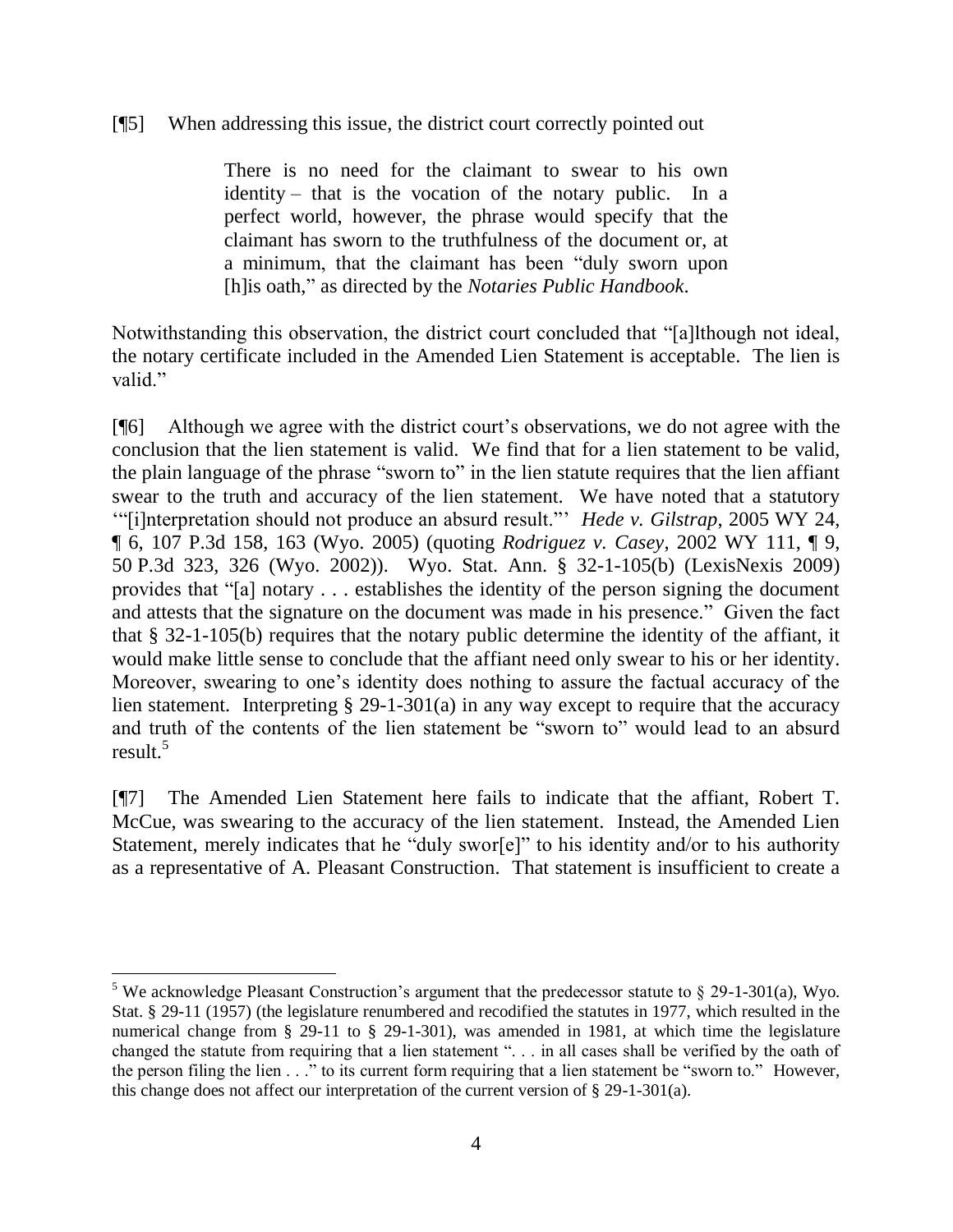valid lien statement under the plain language of § 29-1-301(a). The district court erred as a matter of law when it concluded that the Amended Lien Statement was valid.<sup>6</sup>

## **Issues in S-09-0059:**

 $\overline{a}$ 

[¶8] The three issues in this appeal directly relate to the Contract between the two parties as well as a separate Project Manual, which sets forth in greater detail the parties' agreement. It is important to determine whether in addition to the Contract, any part of the Project Manual also governs the parties" relationship, because both parties argue that the other was the first to breach the agreement, and because Pleasant Construction argues that the district court"s findings of breach and damages were flawed because of its erroneous incorporation of the Project Manual into the Contract.

# *1. Whether the district court erred in finding the word "monthly," as used in the Contract, to be ambiguous?*

[¶9] Whether a term in a contract is ambiguous is a matter of contract interpretation.

Our primary focus in construing or interpreting a contract is to determine the parties' intent, and our initial inquiry centers on whether the language of the contract is clear and unambiguous. If the language of the contract is clear and unambiguous, then we secure the parties' intent from the words of the agreement as they are expressed within the four corners of the contract. Common sense and good faith are leading precepts of contract construction, and the interpretation and construction of contracts is a matter of law for the courts.

*Cent. Wyo. Med. Lab., LLC v. Med. Testing Lab, Inc.*, 2002 WY 47, ¶ 16, 43 P.3d 121, 127 (Wyo. 2002) (internal citations omitted).

[¶10] The pertinent part of the Contract reads as follows:

<sup>&</sup>lt;sup>6</sup> Winter additionally argues that if we find the Amended Lien Statement to be invalid, this would in some way invalidate any subsequent damages award to Pleasant Construction. In other words, Winter argues that a valid damages award is dependent on a valid lien. We reject this argument because it is the existence of a debt, or in this case, a damages award, that allows for the existence of a lien, not the other way around. 51 Am. Jur. 2d *Liens* §13 (2009). "Because a lien is a right to encumber property until a debt is paid, it presupposes the existence of a debt. If there is no debt in the first instance, there is no need for a lien, so a lien cannot legally exist or attach. In other words, without a debt, there can be no lien. Although a lien is an incident of, and inseparable from, the debt it secures, it is distinct from that debt; liens relate to assets or collateral, while the indebtedness underlying a lien appertains to a person or legal entity (the debtor)." *Id*.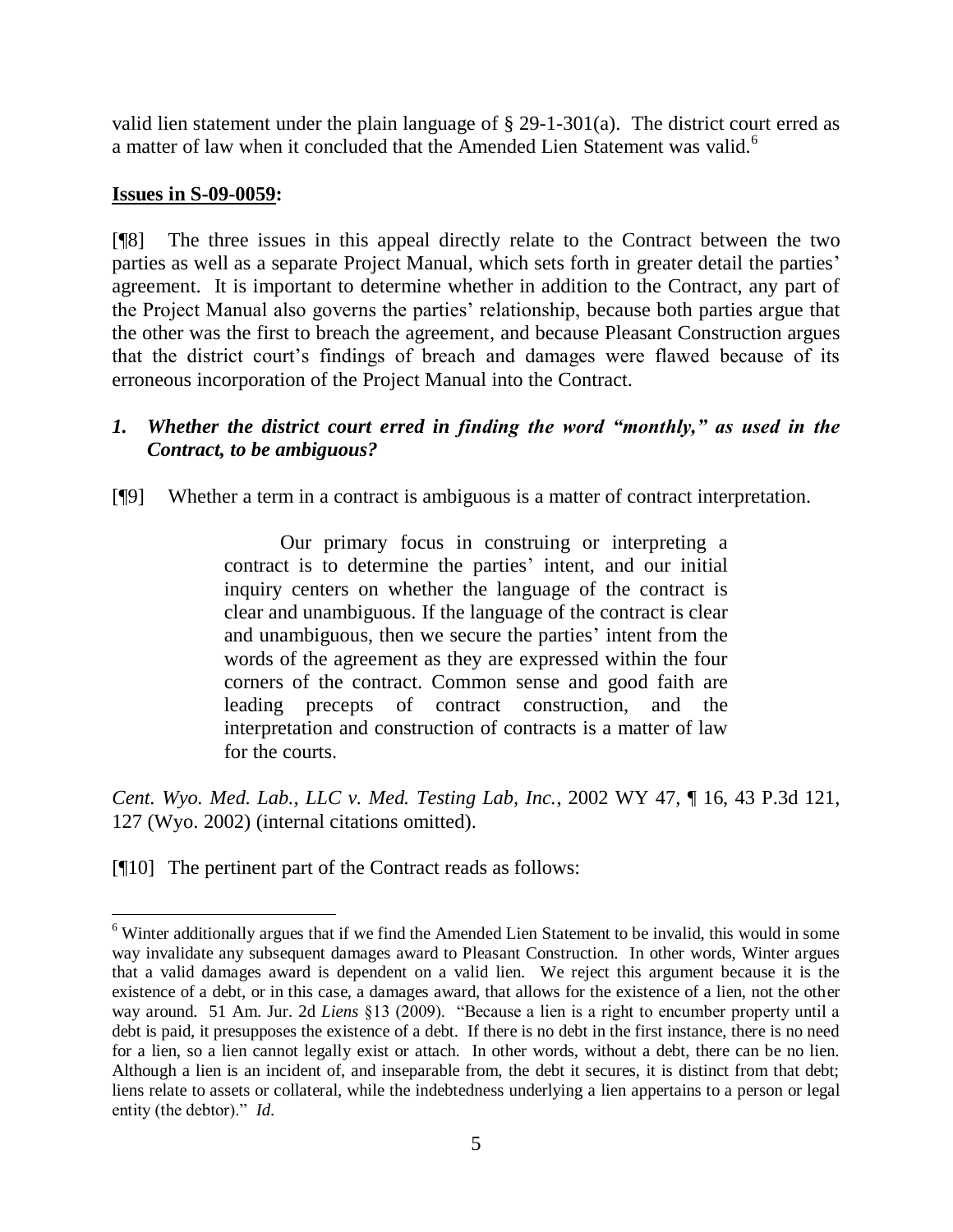That for in consideration of the payments and agreements hereinafter mentioned, the Contractor will commence and complete the scope of work to supply and erect the Winters Professional Building at 375 W. Flaming Gorge Way, Green River, Wyoming as outlined in the project manual, plans and specifications supplied by Plan One/Architects, dated 1/24/2005, for the sum of \$3,333,188.36.

. . . .

A. Pleasant Construction will continue to work with the Owner, Architect, Engineers and Sub-Contractors throughout the project on value-engineering solutions. Any cost savings, as well as Contract changes will be addressed through a written Change Order Authorization as they occur.

The *Owner* will pay the *Contractor* on a Monthly basis as Pay Applications are submitted for the percentage of work completed, with final payment due within 20 days of completion. On each application 10% retainage will be held. This will be due and payable upon submitting the final application and proof of substantial completion.

. . . .

[¶11] Pleasant Construction submitted a Pay Application to Winter on November 30, 2005, for work which had been done on the Winters Professional Building. However, that was never paid by the time Pleasant Construction terminated the Contract on January 17, 2006. The district court found that the Contract was ambiguous with respect to when Winter was required to make payments to Pleasant Construction for completed work because the word "monthly" was ambiguous in that it did not set forth a definite time for payment. The district court noted that the term "monthly" was not defined within the Contract, and stated that the indefiniteness conveys a double meaning and therefore ambiguity arises as to when payments were due. The consequence of this finding was that the district court then determined that Winter was not in breach of contract for failure to make timely payments to Pleasant Construction.

[¶12] On appeal, Pleasant Construction argues that the district court"s finding is factually and legally erroneous. Specifically, Pleasant Construction argues that the term "monthly" cannot have any other meaning than once a month. We find it unnecessary to determine whether the district court correctly found the term "monthly" to be ambiguous because we "may affirm its decision on any legal grounds appearing in the record."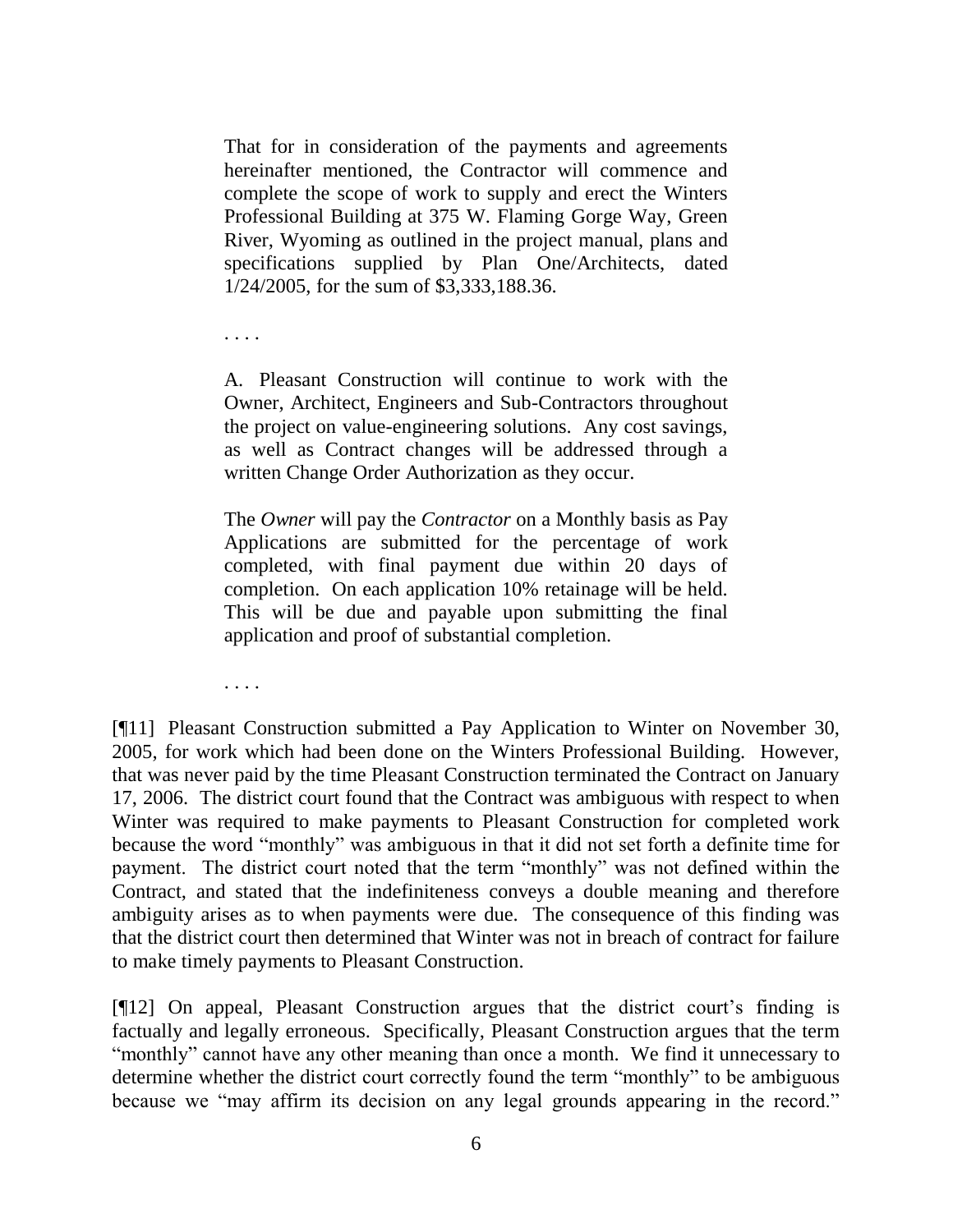*Yeager v. Forbes*, 2003 WY 134, ¶ 12, 78 P.3d 241, 246 (Wyo. 2003). As we will discuss further below, prior to Winter"s non-payment, Pleasant Construction was in material breach of contract for changing the Contract without first obtaining written change order authorization, failing to comply with the plans and specifications, and for not building the Winters Professional Building in a workmanlike manner. We have stated that ""the party first committing a substantial breach of contract cannot complain that the other party . . . fails to perform."" *Baker v. Speaks*, 2008 WY 20, ¶ 14, 177 P.3d 803, 807 (Wyo. 2008) (quoting *Williams v. Collins Commc'ns, Inc.*, 720 P.2d 880, 891 (Wyo. 1986)). Accordingly, Winter was not in breach for failing to make further payments.

# *2. Whether the district court erred in finding that the Project Manual was incorporated into the Contract?*

[¶13] The district court stated that "[t]he Parties" contract references and, consequently, incorporates the Project Manual, plans, and specifications dated January 24, 2005." It further concluded that

> [Pleasant Construction] breached the contract in four ways. First, [it] failed to adhere to the specifications set forth in the contract plans and Project Manual. Second, [it] failed to provide written change order documents to reflect cost-saving modifications to the contract. Third, [it] failed to meet [its] duty to provide a building completed in a skillful, workmanlike manner. Finally, [it] improperly terminated the contract in a manner that violated the requirements of the Project Manual.

Pleasant Construction asserts that the district court erred as a matter of law when it made these legal conclusions. To support this claim, Pleasant Construction argues that the district court's finding that Pleasant Construction was in breach of contract was based on the district court improperly incorporating the entire Project Manual into the Contract, instead of only incorporating the "plans" and parts of the "Specifications" contained in the Project Manual that relate to "the scope of work to supply and erect . . ." the Winters Professional Building as called for by the plain language of the Contract.

 $[914]$  We have repeatedly stated that "[w]e will affirm a district court's action on appeal if it is sustainable on any legal ground appearing in the record even if the legal ground or theory articulated by the district court is incorrect." *Hoy v. DRM, Inc.*, 2005 WY 76, ¶ 21, 114 P.3d 1268, 1279 (Wyo. 2005). Accordingly, because none of the breaches are dependent on finding that the Project Manual, in whole, was incorporated into the Contract, we find it unnecessary to determine whether the district court did in fact find that the entire Project Manual was incorporated by reference into the Contract, and if it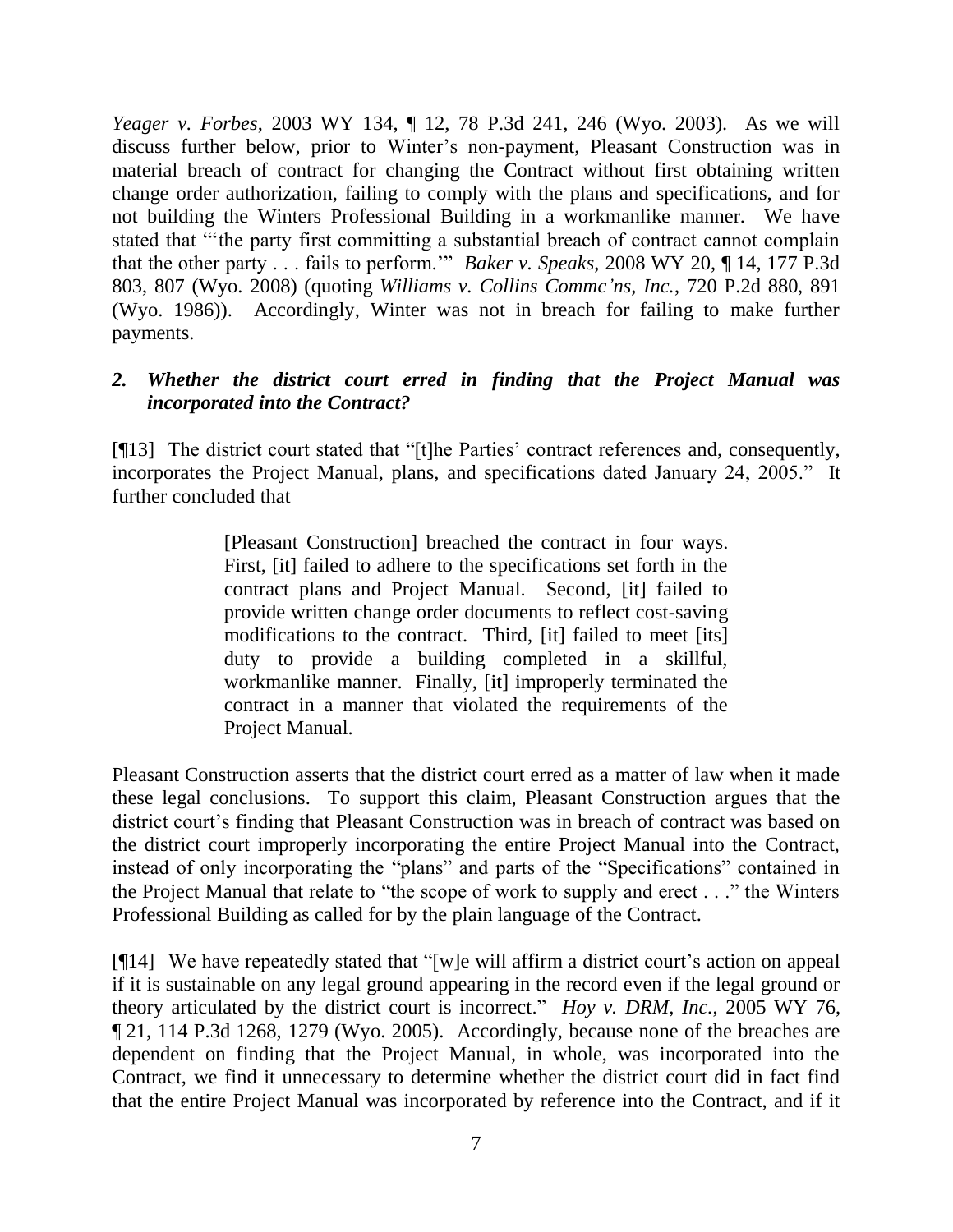did, whether or not that was error. For instance, the first breach relies on a part of the Project Manual that Pleasant Construction admits was incorporated into the Contract, and the remaining three breaches exist as a result of the Contract itself, not as a result of any part of the Project Manual. We will address each breach in turn.

[¶15] The first breach pertains to Pleasant Construction"s failure to adhere to the specifications set forth in the Contract plans and Project Manual. Specifically, the district court cited three instances where construction defects violated specifications found in the Project Manual. All three of the sections that the district court cited, which related to the corresponding defects, were found in "Division 5 – Metals" of the Project Manual. While countless pages of Pleasant Construction's briefs are devoted to arguing that the parties did not intend to incorporate the entire Project Manual into the Contract, Pleasant Construction admits that Division 5 was incorporated. After arguing that Division 1 of the Project Manual was not intended by the parties to be incorporated into the Contract, Pleasant Construction states that

> The remaining portions of the "Specifications" – Divisions 2 to 16, all specify the types of materials and construction techniques that must be used during the construction of the Winters Professional Building. These "Specifications" all directly relate to the "scope of work to supply and erect . . ." the Winters Professional Building and were incorporated into the Contract of Agreement.

Therefore, Pleasant Construction"s argument that the district court erred in incorporating the project manual into the Contract does not apply here, where Pleasant Construction has conceded that the sections of the project manual it allegedly breached were incorporated.

[¶16] In addition to claiming that the district court erred as a matter of law in incorporating the Project Manual, Pleasant Construction argues that the district court's conclusions regarding its breaches were contrary to the evidence. Our task is to determine whether the record contains sufficient evidence to support the district court's factual findings relating to the breach of this portion of the Project Manual. The pertinent portion of Division 5 of the Project Manual set forth the requirements for the location of embed plates and anchor bolts, as well as requiring that the building be constructed so as to be plumb. The defects noted by the district court included some embed plates being rotated and some that were missing altogether, so that they could not be properly welded; many anchor bolts did not sufficiently project or were also missing altogether; and the building was out of plumb. The record supports the district court's findings concerning these breaches. For instance, Robert Lower (Lower), a structural engineer, testified that there were anchor bolts that "insufficient[ly] project[ed] from the top of the concrete to place a nut on top of the baseplate and thread it onto the anchor bolt." He also testified that three embed plates were rotated so that "one side . . . had been welded adequately, on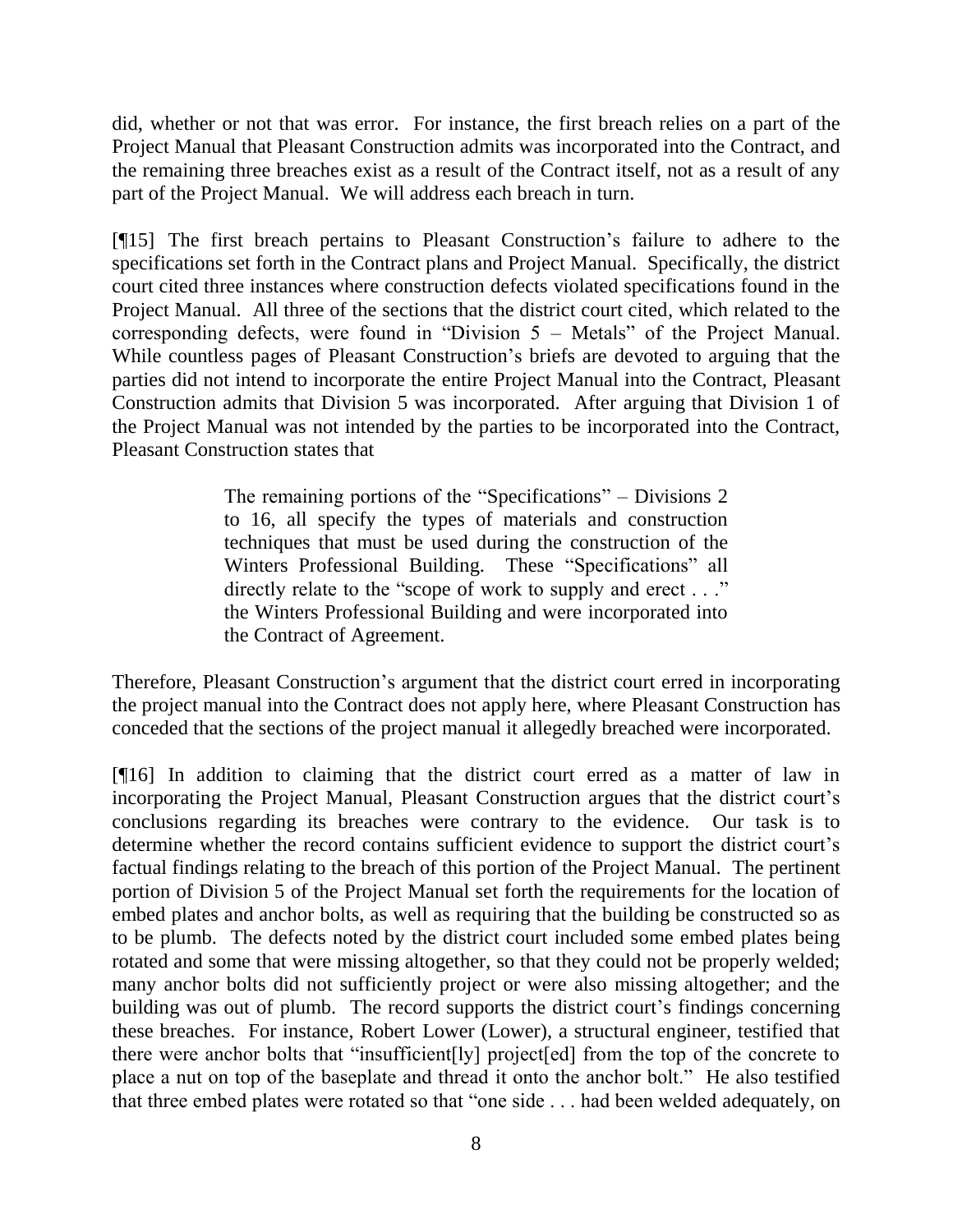the other side there was not an opportunity to weld it, so we designed an additional plate that would be welded to our connection and bolted to the wall . . . ." Lower further testified that in one section of the building an "embed plate was missed altogether." Eric Green, a structural engineer/consultant, testified that there were "some improperly connected anchor rods, some welds that were improper, and some bolting connections that were improper." He also testified that there was "improper alignment and plumbness of the framing." Lower testified that "the columns along the west wall have out of plumbness; a couple of the columns over 2 inches out of plumb from the main floor to the second floor. Most of the columns have a little bit of out of plumbness." Because Pleasant Construction admits that this section of the Project Manual was incorporated into the Contract, and sufficient evidence in the record supports a finding that Pleasant Construction failed to comply with the requirements of the section, we cannot say that the district court erred in finding the same.

[¶17] The second breach relates to Pleasant Construction"s failure "to provide written change order documents to reflect cost-saving modifications to the contract." As noted above, whether the district court properly interpreted the parties" Contract with respect to this breach, does not depend on whether or not the Project Manual was partially or fully incorporated into the parties' agreement, as this breach relates to the express terms of the Contract, itself.

[¶18] The Contract provides, in part, that, "Any cost savings, as well as Contract changes will be addressed through a written Change Order Authorization as they occur." The original plans were created on January 24, 2005. The plans were then amended numerous times and those amendments were eventually consolidated into a new set of plans on July 25, 2005, which plans did not contain features included in the original plans such as a waterfall and the curving staircase in the lobby of the building. Winter testified that she received only the January 24, 2005 plans and never received the amended July 25, 2005 plans, containing the cost-saving changes. Although Pleasant Construction testified that Winter received a copy of the changes, there is no evidence to support this assertion. Charles Vanover, the architect for the Winters Professional Building, testified that although he was aware that changes had been made to the original plans in order to reduce the price of the building, including removing the waterfall and fireplace, he did not discuss those changes with Winter. Accordingly, we cannot say that the district court committed an error in finding Pleasant Construction in breach of contract for failing to obtain written "Change Order Authorization" as required by the Contract.

[¶19] The district court also found that Pleasant Construction had "failed to meet [its] duty to provide a building completed in a skillful, workmanlike manner." Again, this breach does not depend on the partial or full incorporation of the Project Manual because, as the district court pointed out, citing *Alpine Climate Control, Inc. v. DJ's, Inc.*, 2003 WY 138, ¶ 12, 78 P.3d 685, 689 (Wyo. 2003), "[e]ach building or construction contract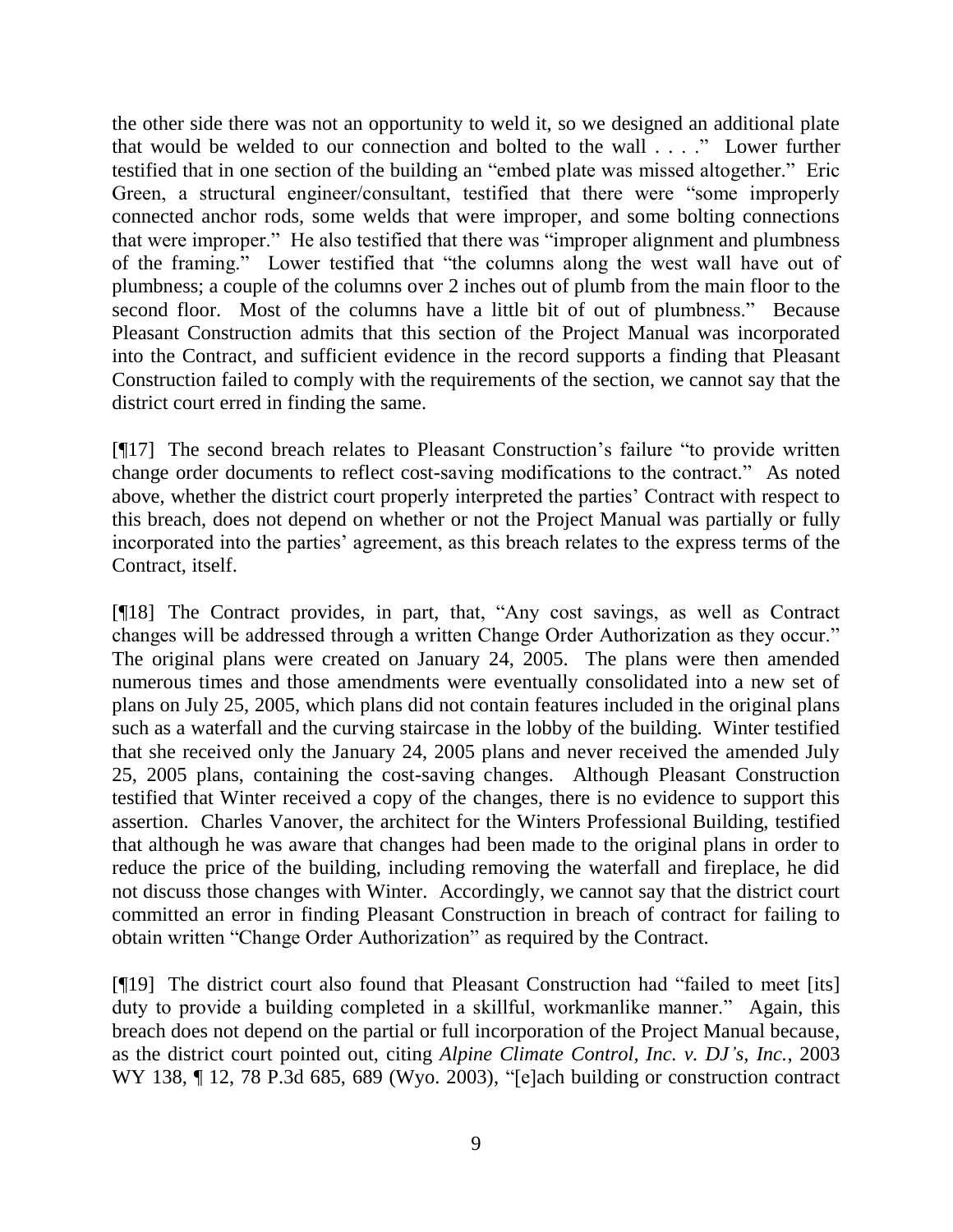includes either an express or an implied warranty ensuring "the work will be sufficient for a certain purpose and will be performed in a skillful, careful, diligent, and workmanlike manner."

[¶20] Pleasant Construction argues that the district court incorrectly found it in breach of this standard because Winter was the first to breach by failing to make payments and, but for Winter"s breach, Pleasant Construction would have continued to complete the work and would have fixed the "minor construction errors." However, as noted above, Winter's nonpayment did not constitute a breach of contract due to the ambiguity of the word "monthly." *See supra*  $\P$  11. Thus, Pleasant Construction's argument fails because it terminated the contract without first fixing the construction defects. As indicated above, there was sufficient evidence in the record supporting the district court's finding that Pleasant Construction"s work resulted in numerous construction defects which were not in conformity with the parties' agreement, which left Pleasant Construction in breach of contract. *See supra* ¶ 15. Furthermore, when asked whether Pleasant Construction thought it had ever "done worse work than [it] did on the Winter building," Andy Pleasant responded "[n]o." Many of the experts testified similarly. Lower testified that he had never seen a building that Pleasant Construction constructed so out of plumb, and that out of the eight hundred or so buildings Lower had worked with in his twenty years of experience, "probably half a dozen" were as out of plumb as the Winters Professional Building. Eric Green testified that in his ten years engaged in forensic structural engineering, he had only seen one other building as out of plumb as the Winters Professional Building. Even Charles Vanover, the architect for the Winters Professional Building, testified that he agreed with Andy Pleasant's testimony that he had never seen Pleasant Construction do worse work than it had on the Winters Professional Building. The district court did not err in finding that Pleasant Construction breached the Contract by failing to perform the work in a workmanlike manner.

[¶21] Finally, the district court found Pleasant Construction in breach of contract for terminating the Contract in violation of a provision of the Project Manual. Section 14.1.1 of the Project Manual provides

> The Contractor [Pleasant Construction] may terminate the Contract if the Work is stopped for a period of 30 consecutive days through no act or fault of the Contractor or a Subcontractor, Sub-subcontractor or their agents or employees or any other persons or entities performing portions of the Work under direct or indirect contract with the Contractor, for any of the following reasons:

> > . . . .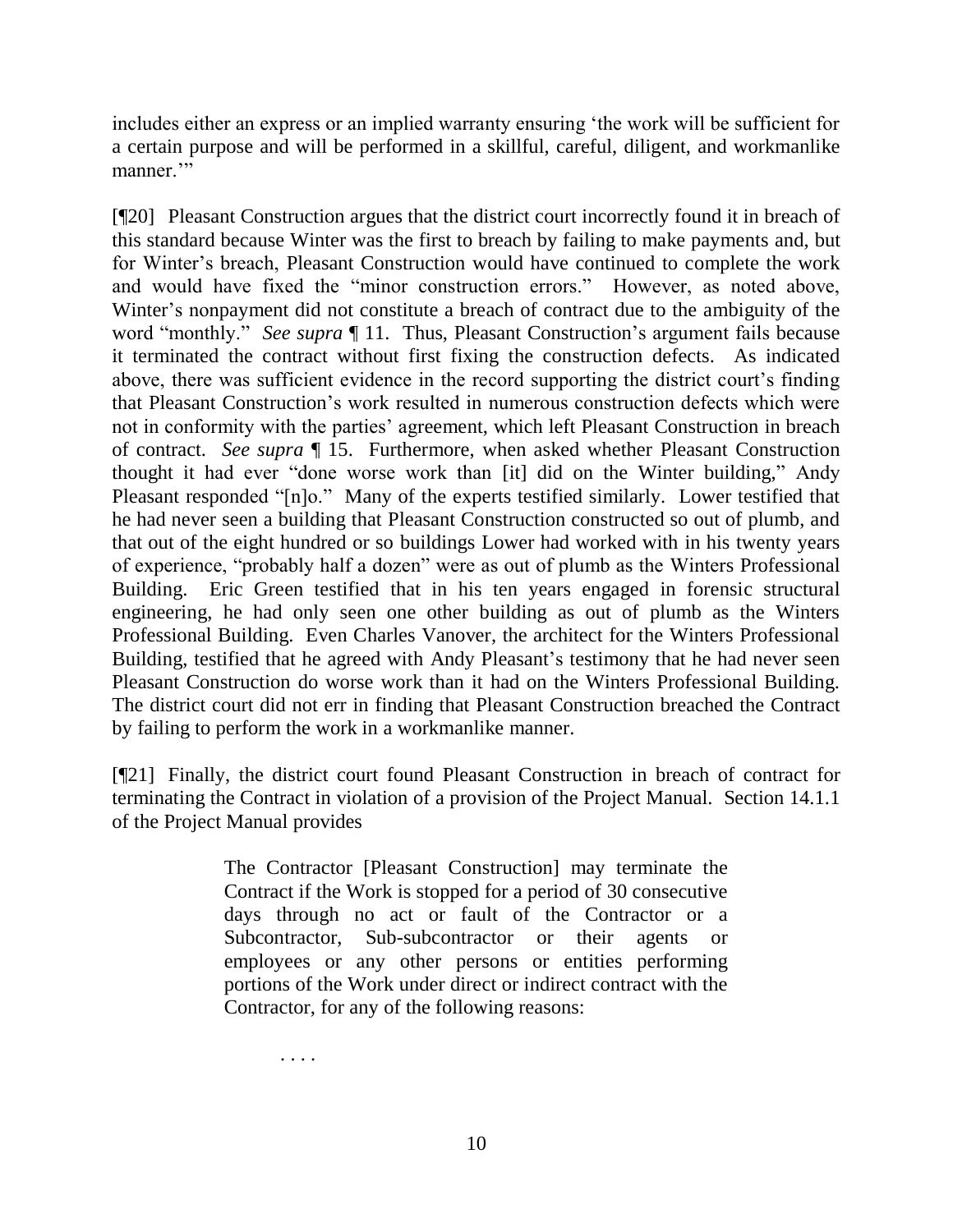.4 the Owner [Winter] has failed to furnish to the Contractor promptly, upon the Contractor's request, reasonable evidence as required by Section 2.2.1.

Section 2.2.1 of the Project Manual states

The Owner shall, at the written request of the Contractor, prior to commencement of the Work and thereafter, furnish to the Contractor reasonable evidence that financial arrangements have been made to fulfill the Owner"s obligations under the Contract. Furnishing of such evidence shall be a condition precedent to commencement or continuation of the Work. After such evidence has been furnished, the Owner shall not materially vary such financial arrangements without prior notice to the Contractor.

[¶22] Pleasant Construction sent a letter to Winter on January 4, 2006, stating that "A. Pleasant Construction is going to suspend performance until the two pending Pay Applications have been paid as provided in the contract and until you have assured A. Pleasant Construction that future Pay Applications will indeed be paid as they are submitted." The parties then met on January 13, 2006, to discuss Winter being able to provide financial assurance. Gaye Winter testified that Pleasant Construction refused to review documentation evidencing Winter's ability to meet future financial obligations. Pleasant Construction then terminated the Contract in a letter dated January 17, 2006. The time from Pleasant Construction"s work stoppage on January 4, until it terminated the Contract on January 17, did not total 30 days, as required by Section 14.1.1.4 of the Project Manual. As a result, the district court found Pleasant Construction in breach of the contract.

[¶23] Pleasant Construction argues that the district court erred when it made this determination, because the district court erroneously concluded that the Project Manual was incorporated into the Contract. Again, it is unnecessary for us to determine whether this provision of the Project Manual was incorporated into the Contract or whether Pleasant Construction breached it, because even if these provisions were not incorporated into the Contract, Pleasant Construction"s termination of the Contract breached the Contract itself. Pleasant Construction had no legal justification for terminating the Contract in response to Winter"s unwillingness to pay. Prior to Winter"s unwillingness to pay, Pleasant Construction had materially breached the Contract, as discussed above, due to the numerous construction defects and changing the plans without written change order documentation. *See supra* ¶ 15-20. Accordingly, the district court did not err when it found Pleasant Construction in breach of contract for terminating the Contract.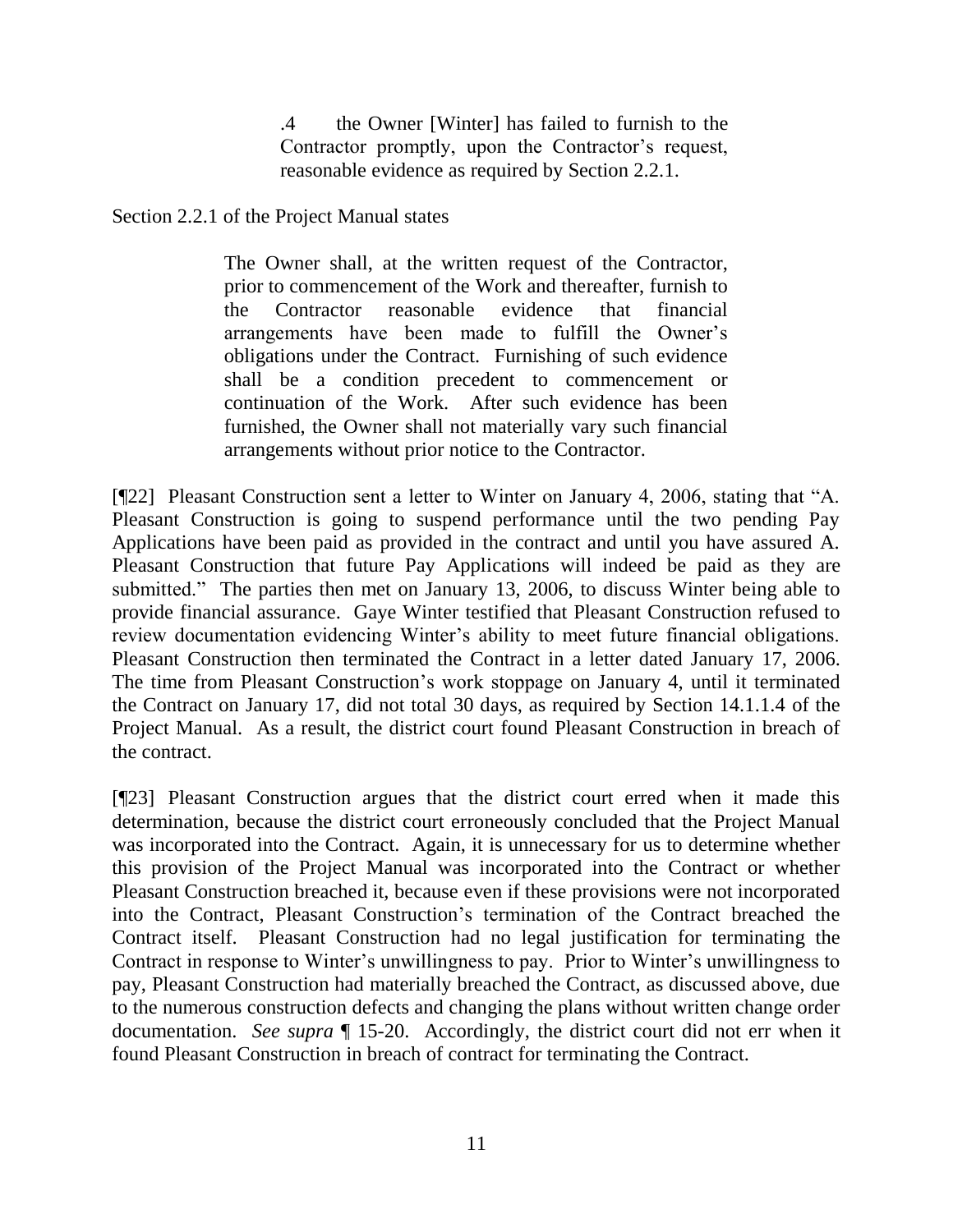### *3. Whether the district court's damages calculation is factually and legally flawed?*

[¶24] Pleasant Construction argues that the district court"s damages calculation was clearly erroneous, due to finding Pleasant Construction in breach of contract and because the district court made certain deductions from the damages award which were not supported by the record. A district court's determination as to the amount of damages to award is a question of fact. *Velasquez v. Chamberlain*, 2009 WY 80, ¶ 27, 209 P.3d 888, 895 (Wyo. 2009).

> This Court applies a clearly erroneous standard when reviewing findings of fact made by the district court after a bench trial. A finding is clearly erroneous when, even though substantial evidence supports it, the reviewing court is left with the definite and firm conviction that a mistake was made.

> > We do not substitute ourselves for the trial court as a finder of facts; instead, we defer to the trial court's findings unless they are unsupported by the record or erroneous as a matter of law. Although the factual findings of a trial court are not entitled to the limited review afforded a jury verdict, the findings are presumptively correct.

> > This Court may examine all of the properly admissible evidence in the record, but we do not reweigh the evidence. Due regard is given to the opportunity of the trial judge to assess the credibility of the witnesses. We accept the prevailing party"s evidence as true and give to that evidence every favorable inference which may fairly and reasonably be drawn from it. Findings may not be set aside because we would have reached a different result.

*Id.* at  $\P$  14, at 891 (internal citations omitted).

[¶25] "In general, the legal remedy for a breach of contract is the award of damages designed to place the plaintiff in the same position in which he would have been had the contract been fully performed, less proper deductions." *Dewey v. Wentland*, 2002 WY 2, ¶ 52, 38 P.3d 402, 420-21 (Wyo. 2002). In awarding damages to Pleasant Construction, the district court stated "[Pleasant Construction] is entitled to the value of labor and materials expended in [Winter]'s project if those values are demonstrated with prima facie evidence. However, because of [its] breach of contract, [Pleasant Construction]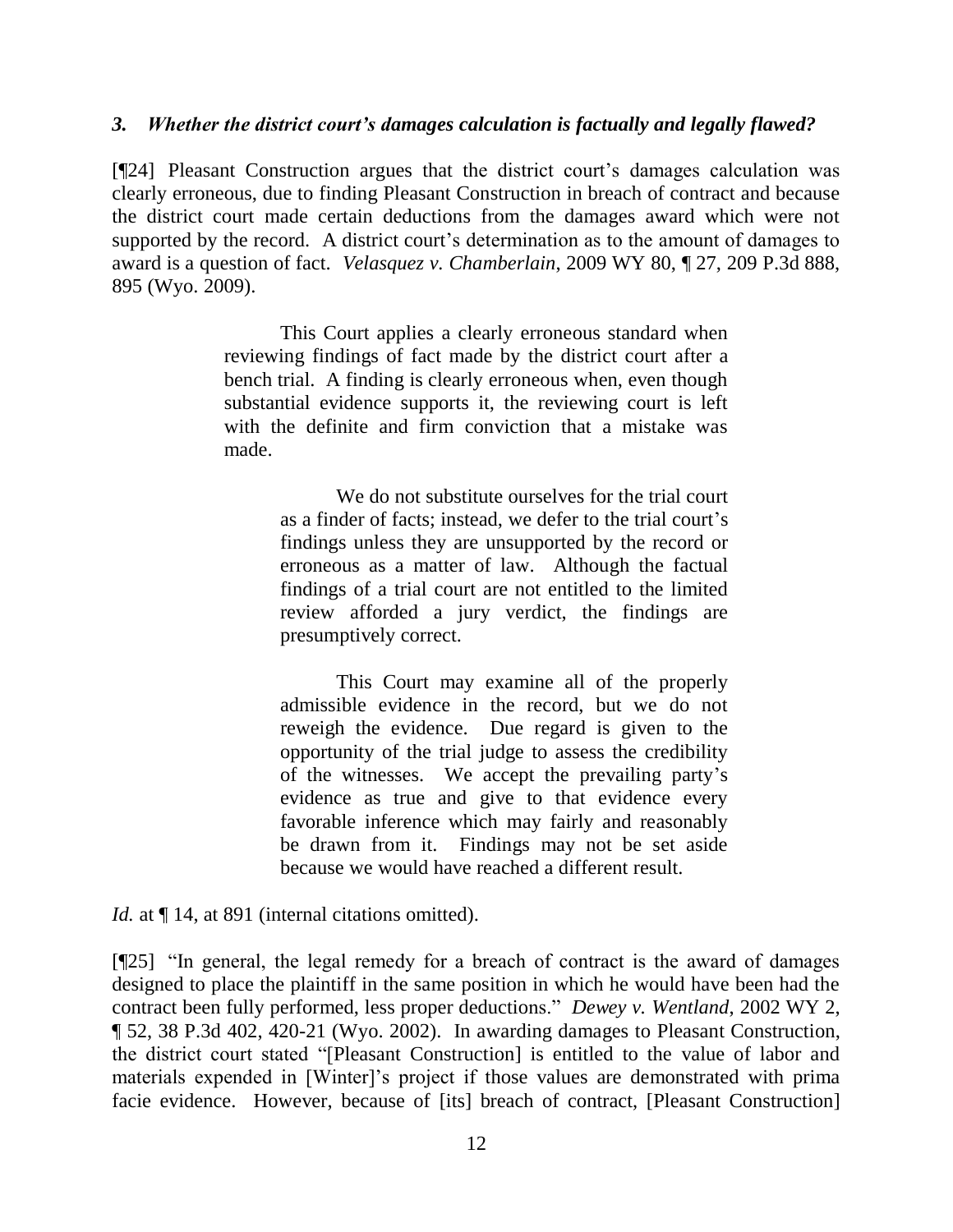must reimburse [Winter] for defective construction and overcharges as supported by the evidence." This case is different than the typical damages case for a breach of contract, in that the breaching party, Pleasant Construction, was awarded damages, instead of the non-breaching party, Winter. However, because "[t]he law will not put a victim in a better position than he would have been in had the wrong not been done," *Alcaraz v. State*, 2002 WY 57, ¶ 16, 44 P.3d 68, 73 (Wyo. 2002), Winter was required to pay for the labor and materials expended by Pleasant Construction, which resulted in a net damages award for Pleasant Construction. 7

[¶26] The following is this Court's best effort to illustrate the district court's damages calculation, which is a difficult task due to the numerous calculations involved. The district court awarded Pleasant Construction a gross damages award in the amount of \$252,121.34 for time and labor expended on the project which had yet to be paid by Winter. To arrive at this gross damages award, the district court began by taking \$875,695.26, the total amount billed to Winter, and subtracting from that amount \$651,307.07, the total amount paid by Winter, but then adding back in an additional \$18,686.45 that had not been paid by Winter, and subtracting a stipulated deduction in the amount of \$62,477.00, for a gross damages award of \$252,121.34. Interestingly enough, there appears to be a mathematical error in this portion of the district court's calculation which was not pointed out by either party. This Court's calculation of gross damages equals \$180,597.64 (\$875,695.26 less \$651,307.07 plus \$18,686.45 less \$62,477.00), however, the district court calculated the gross damages award as \$252,121.34. The difference between the district court's subtotal and this Court's subtotal is \$71,523.70. It is unclear from the record whether there was a legitimate \$71,523.70 deduction which the district court inadvertently left out of its damages calculation, or whether this was a mathematical miscalculation. In any case, while this omission/error could have a significant impact on the total judgment amount, it does not affect our analysis with regard to the appropriateness of the deductions and calculations. This Court will not further address the matter, but instead, will remand to the district court to allow it to address the apparent inconsistency.

[¶27] From the gross damages award of \$252,121.34, the district court made several deductions due to the fact that Pleasant Construction was in breach of contract, most of which are contested by Pleasant Construction and are consequently the focus of the remaining portion of this opinion. These deductions were: \$20,000 to correct overbilling for removal of cement foundation; \$90,000 to correct the "out-of-plumbness" of the building; \$30,266.24, representing the amount Winter paid another contractor to fix Pleasant Construction's mistakes; \$16,461.45, representing the amount of structural steel

 $\overline{a}$ If Winter were not required to pay for the labor and materials provided by Pleasant Construction, Winter would stand to profit from Pleasant Construction"s breach, which would be contrary to the goal in awarding damages for breach of contract. *WSP, Inc. v. Wyo. Steel Fabricators & Erectors, Inc.*, 2007 WY 80, ¶ 19, 158 P.3d 651, 655 (Wyo. 2007) ("[d]amages should compensate for an individual's loss and no more.").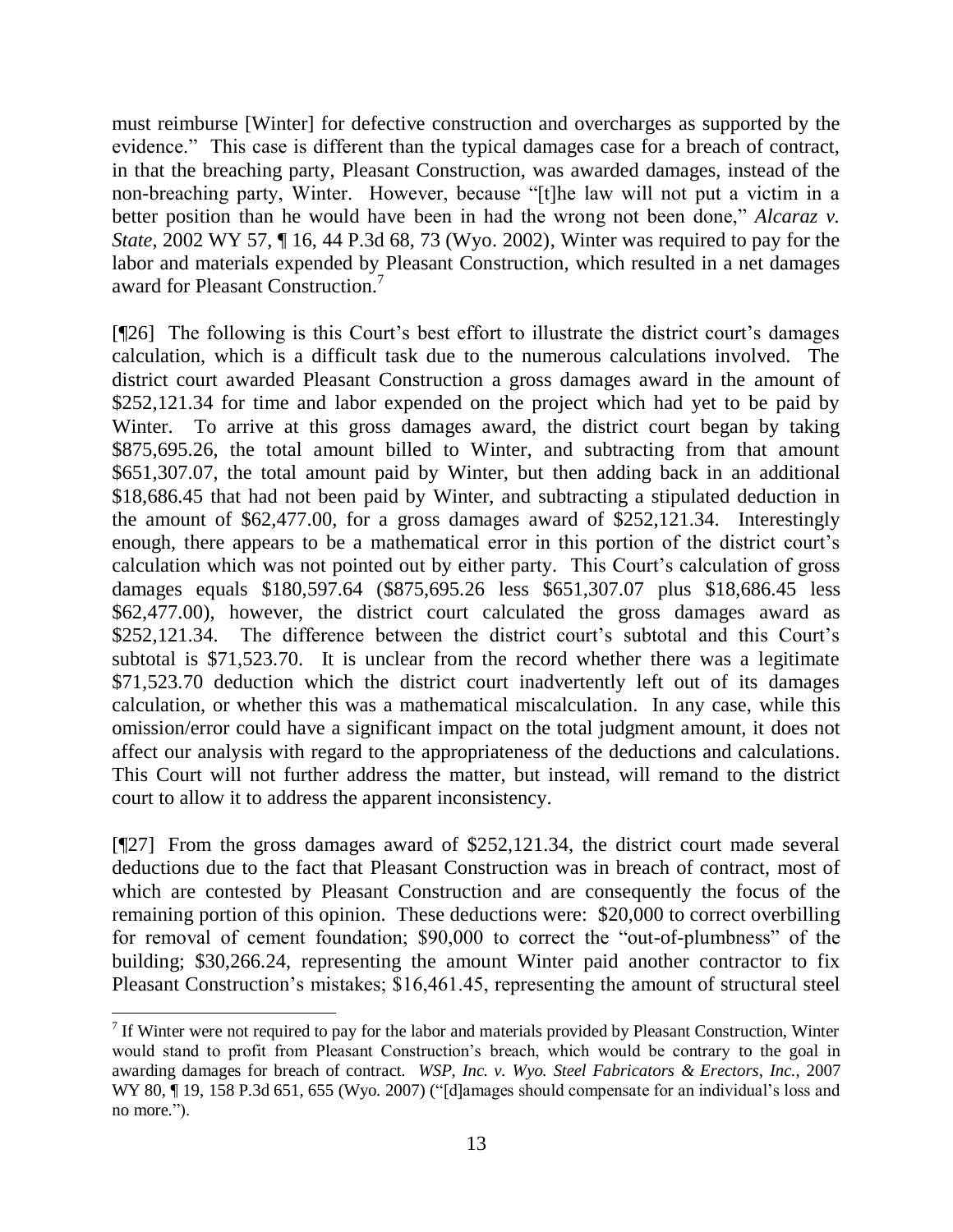to complete the construction of the stairs. $8$  Once these deductions were applied to the gross damages award of \$252,121.34, Pleasant Construction was left with a final damages award of \$95,393.65.

[¶28] We find that the district court's damages calculation were not clearly erroneous as all four of the challenged deductions were supported by testimony and evidence in the record. With regard to the \$20,000 deduction to correct an overbilling error, Pleasant Construction does not contest this deduction in its brief, so we will not address it. As to the \$90,000 "out-of-plumbness" deduction, the district court noted that "[Pleasant Construction] admitted that [its] work was, at least partially, to blame for moving the Winters Professional Building out of plumb." Furthermore, there was expert testimony by Dinesh Sheth (Sheth) supporting the \$90,000 figure to fix the problem, which the district court found to be reasonable. Pleasant Construction argues that the district court's reliance on Sheth's testimony relating to the "out-of-plumbness" damages was clearly erroneous because the district court found Sheth"s testimony relating to other damages to be speculative and not credible. The district court conceded that it was critical of Sheth"s testimony, but found "that his calculations and proposed methods to correct the plumbness of the building are reasonable." Sheth explained how he came to his estimation on the cost of fixing this problem by providing an estimation of the cost of equipment and labor which would be necessary. Furthermore, Sheth was not the only expert to testify to the severity of the "out-of-plumbness" of the building. Engineers Robert Lower and Eric Green also testified. Although neither estimated a specific dollar amount for fixing the plumbness of the building, both did indicate that the fix would be expensive because it was a wide-spread problem. We find that there was sufficient evidence presented to the district court to support the substantial cost of correcting the "out-of-plumbness," so we cannot say that the \$90,000 deduction was clearly erroneous.

[¶29] There was also sufficient evidence presented to support the \$30,266.24 deduction for the cost of paying a different contractor to fix the mistakes made by Pleasant Construction. Following Pleasant Construction"s termination of the Contract, Winter hired Davis Contractors to continue the work on the Winters Professional Building. According to Don Davis's testimony, approximately forty to forty-five percent of his company"s time spent working on the Winters Professional Building was rework to correct the defects left by Pleasant Construction.<sup>9</sup> Pleasant Construction argues that Davis's estimation that forty to forty-five percent of his work was "rework" was speculative and not supported by anything showing how he arrived at that calculation.

 $\overline{a}$ 

<sup>&</sup>lt;sup>8</sup>The deduction for the stairs was derived as follows: The total allocated amount of structural steel was \$285,385.50, and out of that amount, the estimated amount complete was \$256,846.95, which left \$28,538.55 to complete the remaining stairs. Expert testimony indicated that it would actually cost approximately \$45,000 to complete the remaining stairs, instead of \$28,538.55, so the district court took the difference between \$45,000 and \$28,538.55, which is \$16,461.45, and deducted that from the damages award to Pleasant Construction.

<sup>&</sup>lt;sup>9</sup> The total amount billed to Winter by Davis Contractors was \$75,665.60.